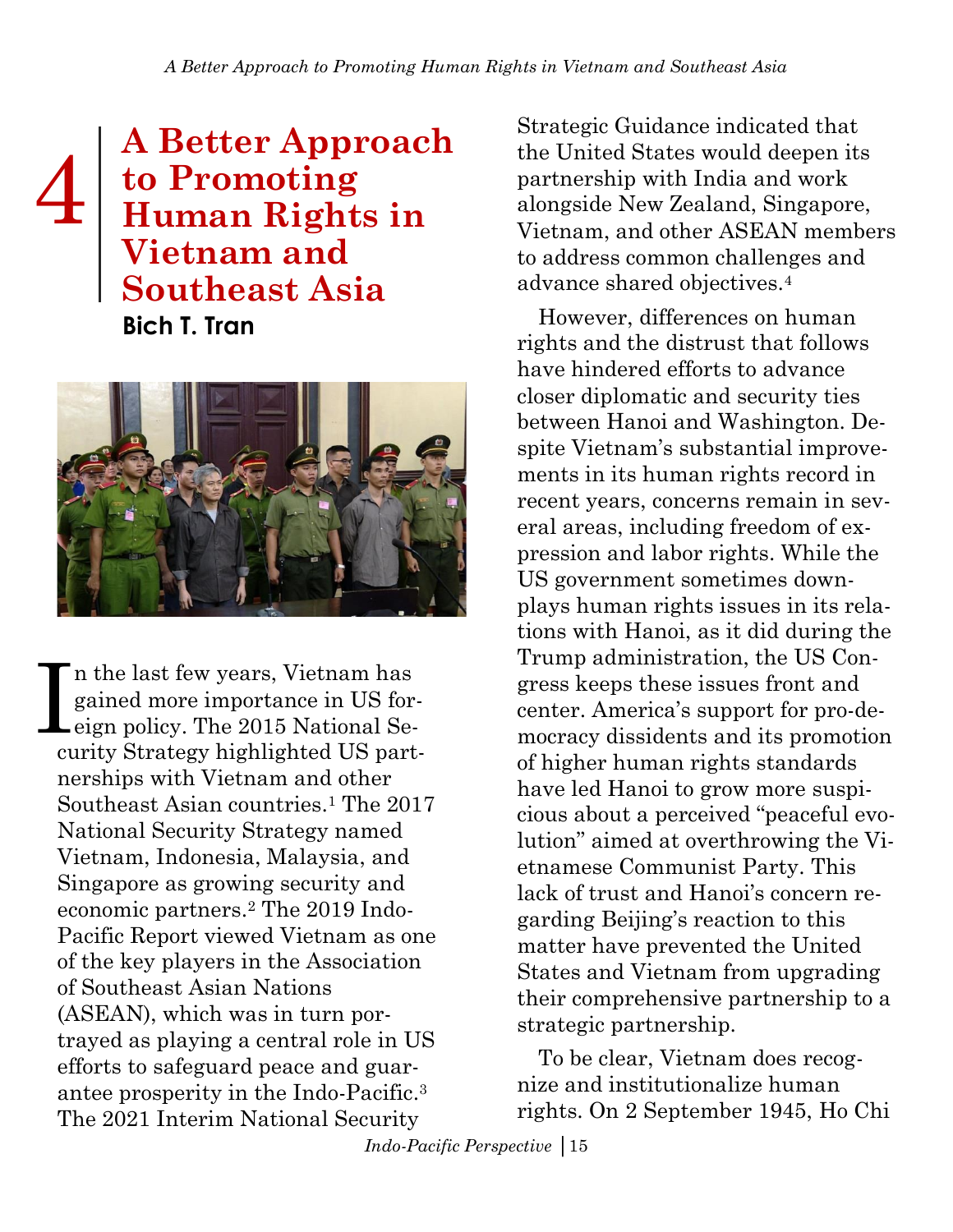Minh declared the independence of the Democratic Republic of Vietnam by echoing the Declaration of Independence of the United States of America: "All men are created equal. They are endowed by their Creator with certain unalienable rights, among them are Life, Liberty, and the pursuit of Happiness."<sup>5</sup> Meanwhile, Article 3 of the constitution of the Socialist Republic of Vietnam says that "the State guarantees and promotes the people's mastery; acknowledges, respects, and protects human rights and citizens' rights; implements the objectives of affluent people, powerful state, democracy, justice, civilization, and that all people enjoy abundant, free, and happy life and are given conditions for allsided development."<sup>6</sup>

In practice, however, the Vietnamese government curtails freedom of expression out of fear that some citizens might challenge the regime's authority. This trend has intensified as the Internet and social media have created numerous platforms for criticizing the Party. Although Vietnam occasionally allows nationalist protests when doing so serves the state's interests, such as protests regarding the South China Sea disputes, such public expressions of nationalism are usually prohibited for fear that opposing groups can use organized protests to undermine the regime.<sup>7</sup> Labor rights are also thinly upheld, the

result of an inadequate social protection system. Millions of people in Vietnam migrate from rural areas to cities in search for a better life, but many of these migrants end up working in industrial zones with minimal wages and have no choice but to work overtime. About 79 percent of Vietnam's labor force is employed in the informal economy with no or little social protection from unemployment, sickness, and retirement.<sup>8</sup>

Like any ruling party, the Communist Party of Vietnam wishes to remain in power. This motivates the regime. In 2017, Vietnam established Task Force 47, a combat unit within the Vietnam People's Army that consists of 10,000 members, to counter "wrong" views on the Internet.<sup>9</sup> In 2018, Vietnam adopted the Law on Cybersecurity that includes data localization and controls on content that could affect freedom of speech and dampen foreign investment. Vietnam's 2018 criminal code includes Article 109 to criminalize activities aimed at overthrowing the people's administration; Article 117 to criminalize making, possessing, and spreading information, materials, and items for the purpose of opposing the State of Socialist Republic of Vietnam; and Article 331 that makes it a crime to abuse democratic freedoms in ways that infringe upon the interests of the State, the lawful rights and interests of organizations and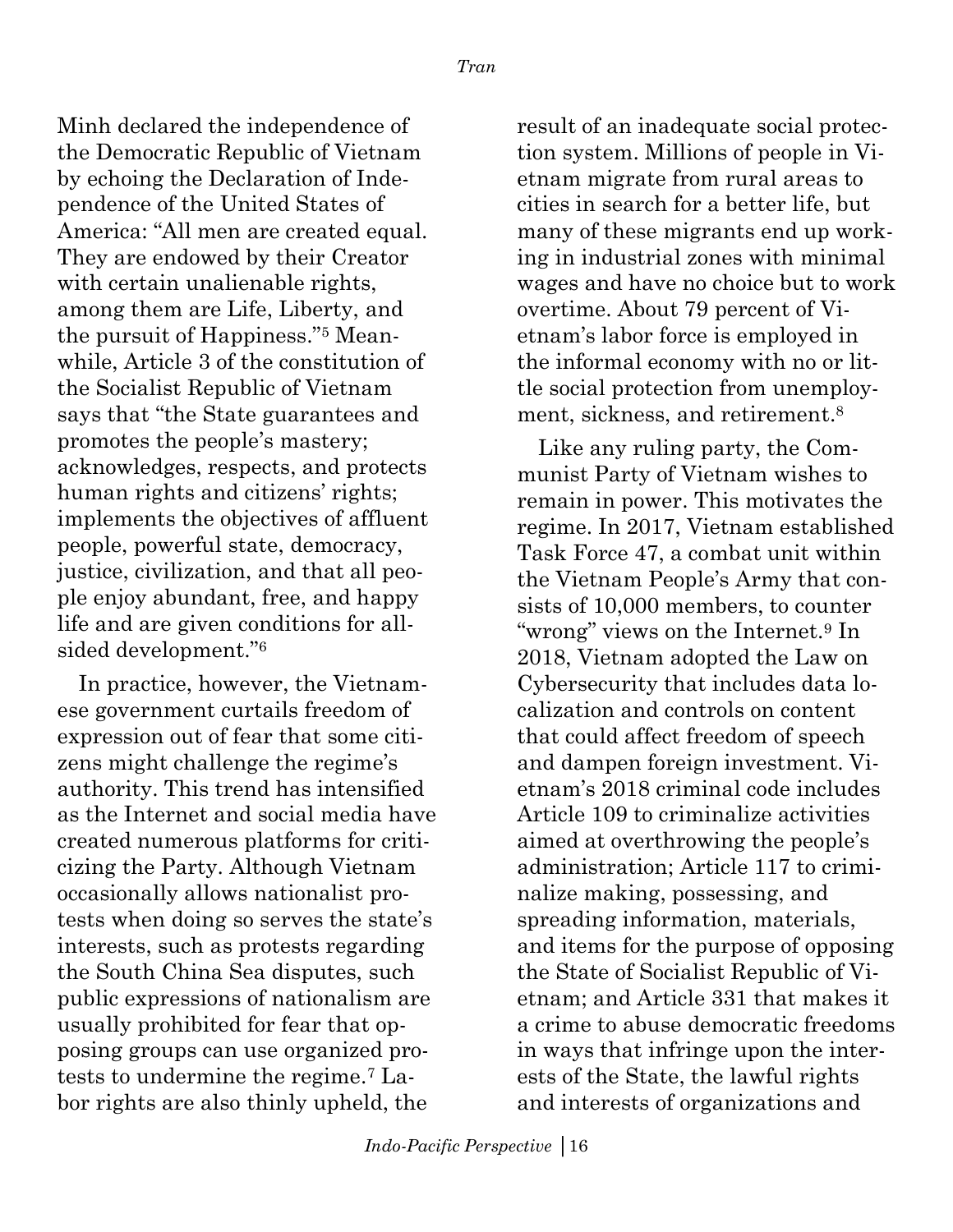individuals.<sup>10</sup> Notably, besides sentences for the organizers, instigators, and people who are found responsible for carrying out these transgressions, the law also punishes "those who prepare to commit" such crimes.

To promote human rights in Vietnam without straining the US-Vietnamese bilateral relationship, Washington first needs to address Hanoi's suspicion about peaceful evolution. Most basically, the United States should continue to give reassurances—as it frequently has done in the past—that it respects Vietnam's political system. At the same time, the United States should utilize multilateral mechanisms whenever possible to promote higher human rights standards. Multilateralism is advisable for two reasons. First, it will help to reduce Hanoi's suspicion about Washington's intentions toward its political system. Second, multilateral arrangements have actually produced some successes when it comes to enhancing Vietnam's human rights practices.

During the negotiation of the Trans-Pacific Partnership (TPP), for instance, Hanoi and Washington signed a separate agreement to provide a well-defined framework for how Vietnam must reform its laws and practices to conform with international labor rights standards. The agreement was only abandoned when the Trump administration withdrew

the United States from the agreement, thus nullifying Hanoi's labor rights commitments. Another example is Vietnam's 2019 Labor Code, which was passed to comply with the European Union-Vietnam Free Trade Agreement. The new code offers greater protection for employees and marks the first time Vietnam has allowed the establishment of independent trade unions. The United States and like-minded countries should apply the same sort of multilateral approach to the digital economy and convince Vietnam to adjust its cybersecurity law.

In addition, increasing the capacity and independence of Vietnam's judicial and legislative bodies can help to improve its human rights practices. One way is to increase the clarity of Vietnam's laws on anti-state crimes. In Article 109 and 331 of the 2018 criminal code, for example, it is unclear what "serious consequences" mean and what constitutes an abuse of the rights to freedom. In the short to medium terms, the United States and other developed countries could offer projects that specifically target this area. In the long term, providing scholarships and training to the next generation of Vietnamese legislative leaders could seed the change.

Improving human rights will benefit Vietnam in many ways. Economically, higher human rights standards will attract foreign investment for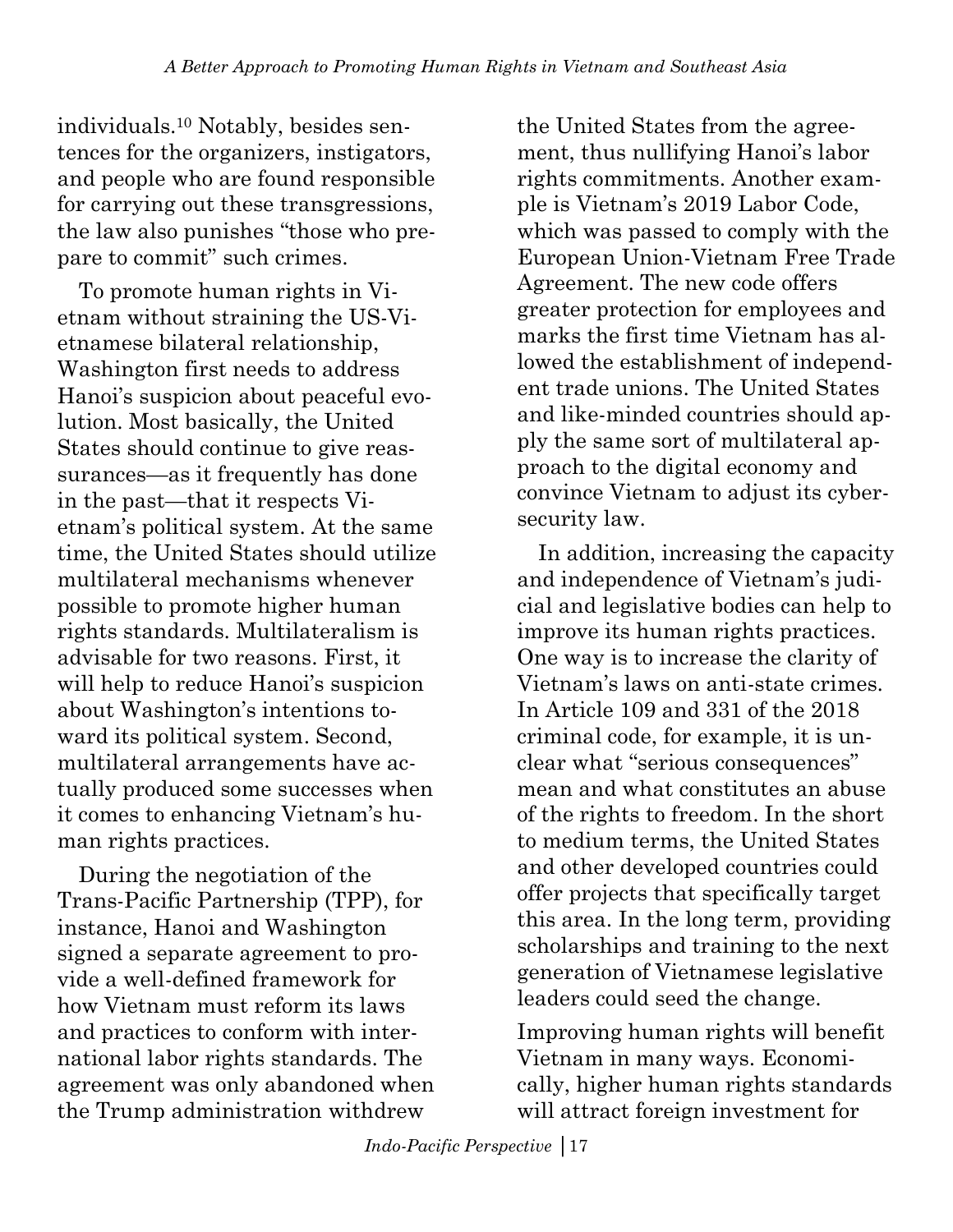economic development which, in turn, will create a stronger foundation for social protection. Vietnam has been reaching out to the world through proactive economic integration. However, if Vietnam wants the world to view it as a regional hub, it must comply with international standards. In terms of security, Vietnam's improvement on its human rights record will help to bolster its ties with the United States and likeminded countries to counterbalance China in the South China Sea.

In a broader context, the Biden administration should rephrase some of the terms used when approaching the nations of Southeast Asia. Unlike his predecessor, President Joe Biden has pledged to prioritize US commitments in "fighting corruption, defending against authoritarianism, and advancing human rights in their own nations and abroad." <sup>11</sup> Although this helps to set his administration apart from his predecessor's, it might be counterproductive given that several Southeast Asian countries are non-democracies and that Vietnam, in particular, is a one-party state. Instead of security, prosperity, and

## **Notes**

human rights, the United States could emphasize shared goals such as trade and investment, regional stability, and human development. This will help the United States build closer ties with Southeast Asian countries with a view to countering Chinese coercion, promoting peace and prosperity in the Indo-Pacific region, and laying the foundation for gradual improvements in human rights. ■

## **Bich T. Tran**

Bich T. Tran is a PhD candidate at the University of Antwerp, a fellow at Verve Research, and a nonresident fellow at the Center for Strategic and International Studies. Her research interests include Vietnam's grand strategy, Southeast Asian states' relations with major powers, and political leadership. Her work has appeared in outlets such as *Asia Pacific Issues*, *Asian Perspective*, and *Asian Politics & Policy*.

## **Disclaimer**

The views and opinions expressed or implied in *Indo-Pacific Perspectives* are those of the authors and should not be construed as carrying the official sanction of the Department of Defense, Air Force, Air Education and Training Command, Air University, or other agencies or departments of the US government or their international equivalents.

<sup>1</sup> "National Security Strategy of the United States of America," White House, February 2015,

[https://obamawhitehouse.archives.gov/.](https://obamawhitehouse.archives.gov/sites/default/files/docs/2015_national_security_strategy_2.pdf)

<sup>2</sup> "National Security Strategy of the United States of America," White House, December 2017,

[https://trumpwhitehouse.archives.gov/.](https://trumpwhitehouse.archives.gov/wp-content/uploads/2017/12/NSS-Final-12-18-2017-0905.pdf)

<sup>3</sup> "Indo-Pacific Strategy Report," Department of Defense, 1

June 2019, [https://media.defense.gov/.](https://media.defense.gov/2019/Jul/01/2002152311/-1/-1/1/DEPARTMENT-OF-DEFENSE-INDO-PACIFIC-STRATEGY-REPORT-2019.PDF)

<sup>4</sup> "Interim National Security Strategic Guidance," White House, March 2021, [https://www.whitehouse.gov/.](https://www.whitehouse.gov/wp-content/uploads/2021/03/NSC-1v2.pdf)

<sup>5</sup> "Declaration of Independence of the Democratic Republic of Vietnam," *History Matters*, [http://historymat](http://historymatters.gmu.edu/d/5139/)[ters.gmu.edu/.](http://historymatters.gmu.edu/d/5139/)

<sup>6</sup> "The Constitution of the Socialist Republic of Vietnam," *ConstitutionNet*, [https://constitutionnet.org/.](https://constitutionnet.org/sites/default/files/tranlation_of_vietnams_new_constitution_enuk_2.pdf)

<sup>7</sup> John D. Ciorciari and Jessica Chen Weiss, "Nationalist